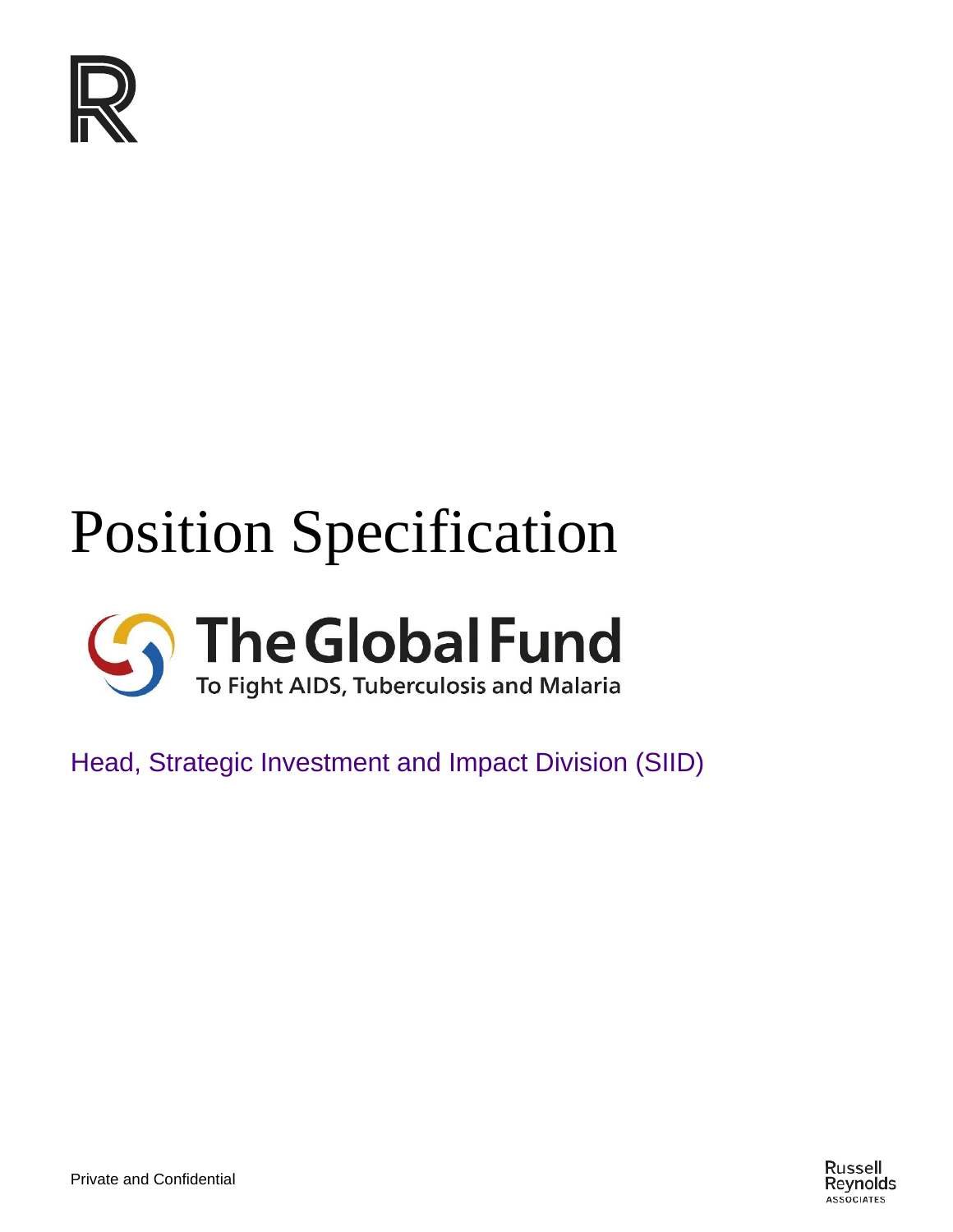## **Our Client**

This specification should be read in conjunction with information on the Global Fund website at: <https://www.theglobalfund.org/en/>

#### **Background**

The Global Fund is a partnership designed to accelerate the end of AIDS, tuberculosis and malaria as epidemics. As an international organization, the Global Fund mobilizes and invests more than US\$4 billion a year to support programs run by local experts in more than 100 countries. In partnership with governments, civil society, technical agencies, the private sector and people affected by the diseases, the Global Fund is challenging barriers and embracing innovation. The Global Fund is agile, responsive and committed to serving affected communities, putting implementing countries in the lead to deliver healthier, productive and stable families, communities, and nations. Through its innovative partnerships, the Fund has disbursed more than US\$30 billion to support programs in more than 150 countries. Overall, the number of deaths caused by AIDS, TB and malaria each year has been reduced by one-third since 2002, in countries where the Global Fund invests. In 2018 alone, the Global Fund has provided antiretroviral therapy for HIV for 18.9 million people, anti-tuberculosis treatment for 5.3 million people, and distributed 131 million long lasting insecticidal nets for the prevention of malaria.

#### **Seventh Replenishment 2022**

This is the moment for the world to recommit to protect everyone from the deadliest infectious diseases. That means protecting people across the world, whoever they are and wherever they live, from the earlier pandemics we have yet to defeat – HIV, TB and malaria; the pandemic running rampant right now – COVID-19; and future pandemics we have yet to see but know will come.

The Global Fund's Seventh Replenishment is the world's opportunity to rise to the challenge and take bold action. The Fund can turbocharge progress in the fight against HIV, TB and malaria, regaining ground lost during the pandemic and getting back on track toward finally ending these three pandemics by 2030. It can also deliver a step change in pandemic preparedness, strengthening the overall resilience of systems for health by investing in their capacities to prevent, detect and respond to new health threats. By taking an integrated approach to the pursuit of these two complementary objectives, the Fund can maximize the impact of every dollar.

The Global Fund's target for the Seventh Replenishment is to raise at least US\$18 billion to fight HIV, TB and malaria and build stronger systems for health. It is estimated that one-third of the US\$18 billion – US\$6 billion – will be investments in health systems that both support the ongoing fight against HIV, TB and malaria and reinforce pandemic preparedness.

[publication\\_seventh-replenishment-investment-case\\_summary\\_en.pdf \(theglobalfund.org\)](https://www.theglobalfund.org/media/11784/publication_seventh-replenishment-investment-case_summary_en.pdf)

#### **The Global Fund's Strategy 2017-2022: Investing to End Epidemics**

The Global Fund's 2017-2022 strategy, Investing to End Epidemics, is to invest for maximum impact, supporting the implementation of programs in the most effective way possible. It is aligned fully with partner plans and with the Sustainable Development Goals, (SDGs) and will contribute to the 2030 agenda. It outlines a bold agenda for the sixyear period, 2017-2022. It is based on an ambitious vision, mission, and four strategic objectives, which are each underpinned by a number of sub-objectives and supported by two strategic enablers. The core objectives of the Global Fund 2017-2022 strategy are: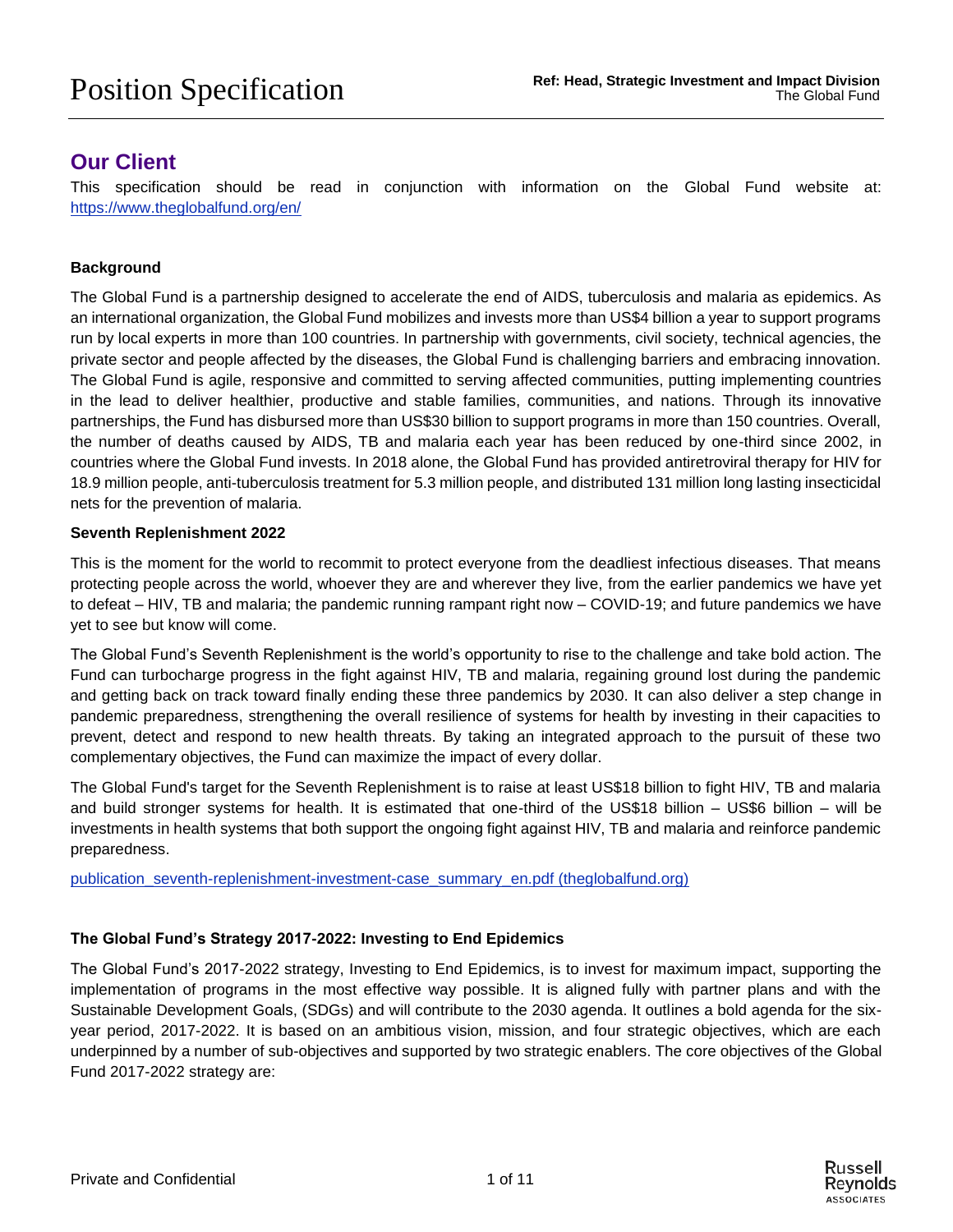# Position Specification Ref: Head, Strategic Investment and Impact Division<br>The Global Fund

1. Maximising the impact of investments for HIV, TB and malaria requires differentiated approaches for diverse country contexts, increased alignment, and planning for sustainability of programs. Countries must be supported to implement and sustain impactful programs targeting the three diseases from both a programmatic and financial perspective over the longer term. Successful implementation of this strategy will contribute to progress in the fight against the three diseases aligned with the UNAIDS Fast Track Strategy, the End TB Strategy, and the Global Technical Strategy for Malaria; and to the achievement of the SDGs.

2. Building resilient and sustainable systems for health are crucial to ensuring that people have access to effective, efficient, and accessible services through well-functioning and responsive health and community systems. The existence of strong systems for health is essential to making progress against HIV, TB and malaria, and to ensuring that countries can address the varied health challenges they face from reproductive, men's, women's, children's, and adolescent health, to global health security threats, to non-communicable diseases.

3. Human rights barriers, stigma and discrimination undermine an effective response to the three diseases. Promoting and protecting human rights is essential to ensure that countries can control their epidemics, scale up where needed, and sustain their gains. Addressing gender inequality is essential as it drives increases in infection rates, and contributes to differential access to health services for men, women and transgender people. Gender inequality reduces the ability of women and girls to protect and keep themselves healthy, and access social services like education.

4. Mobilising increased resources is required for successful scale-up of the response to the three diseases. According to the global technical strategies against HIV, TB and malaria, the global health community must front load investments during the next strategy period to maintain the gains made to date and accelerate progress.

Through this strategy, the Global Fund will contribute to the 2030 agenda including the principle of shared responsibility, the approach of inclusive, multi-sectoral participation, and the priorities as outlined in the SDGs. In particular, financing provided through the Global Fund will be a major contributor to enabling countries to meet Goal 3 and the associated target that seeks to end the epidemics of AIDS, TB, and malaria by 2030.

The Global Fund has developed its next bold, agile, and collaborative six-year Strategy, which will commence in 2023 and whose impact will be measured through 2030. The 2023-2028 Global Fund Strategy: Fighting Pandemics and Building a Healthier and More Equitable World sets out how the Global Fund aims to contribute to the achievement of the ambitious 2030 targets for HIV, TB, malaria, and health for all, as set out in Sustainable Development Goal 3: Good Health and Well-being.

For more information on the Global Fund Strategy, please visit Strategy - The Global Fund to Fight AIDS, Tuberculosis [and Malaria](https://www.theglobalfund.org/en/strategy/)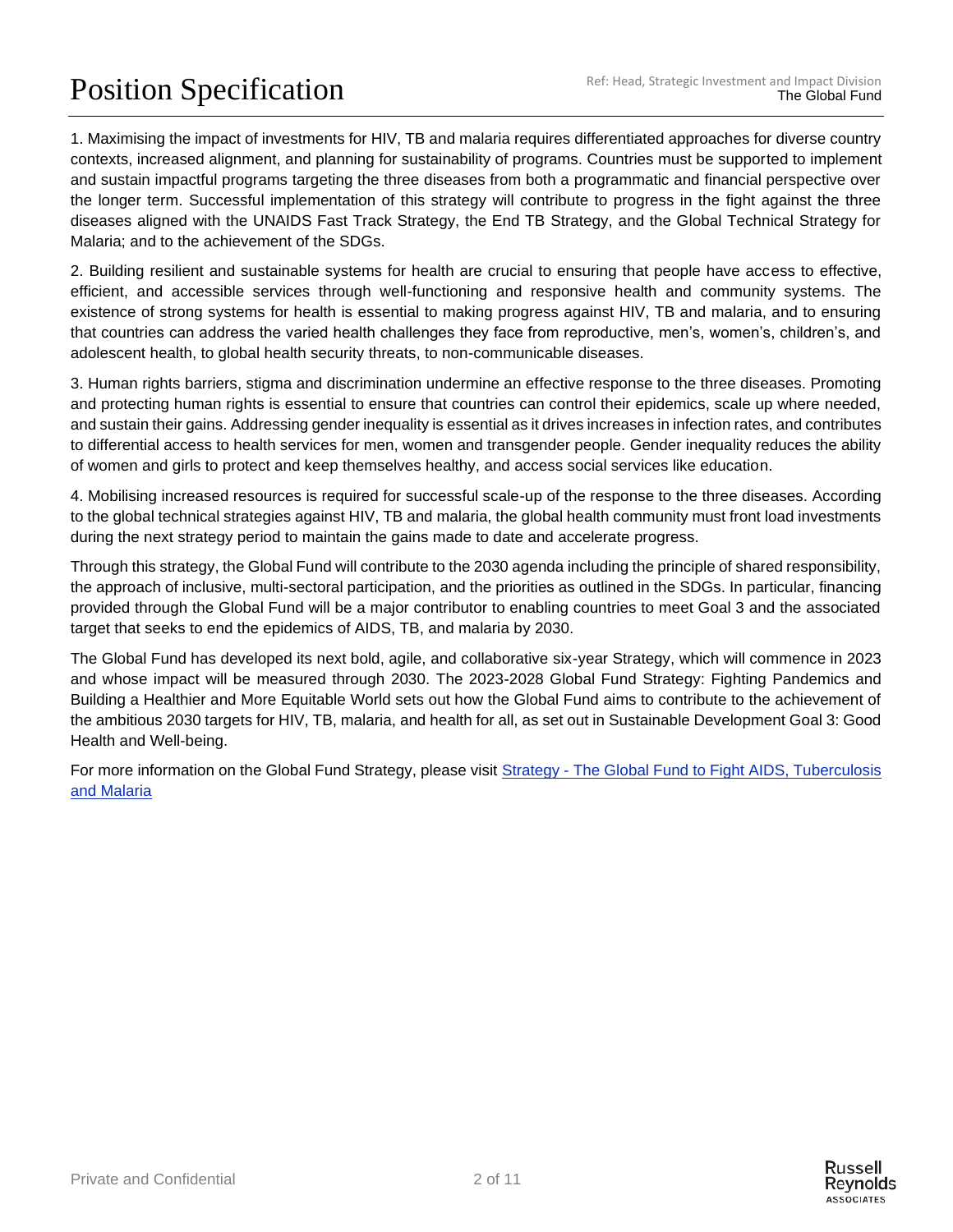#### **2023 - 2028 Strategy Framework**



#### **Global Fund Principles**

The work of the Global Fund is based upon four principles – partnership, country-ownership, performance-based financing and transparency – empowering implementers to lead the response to the three diseases, supported by a diverse range of partners in the health sector. The Global Fund plays a critically important role, and it is imperative that funding is invested for maximum impact, supporting the implementation of programs in the most effective way possible.

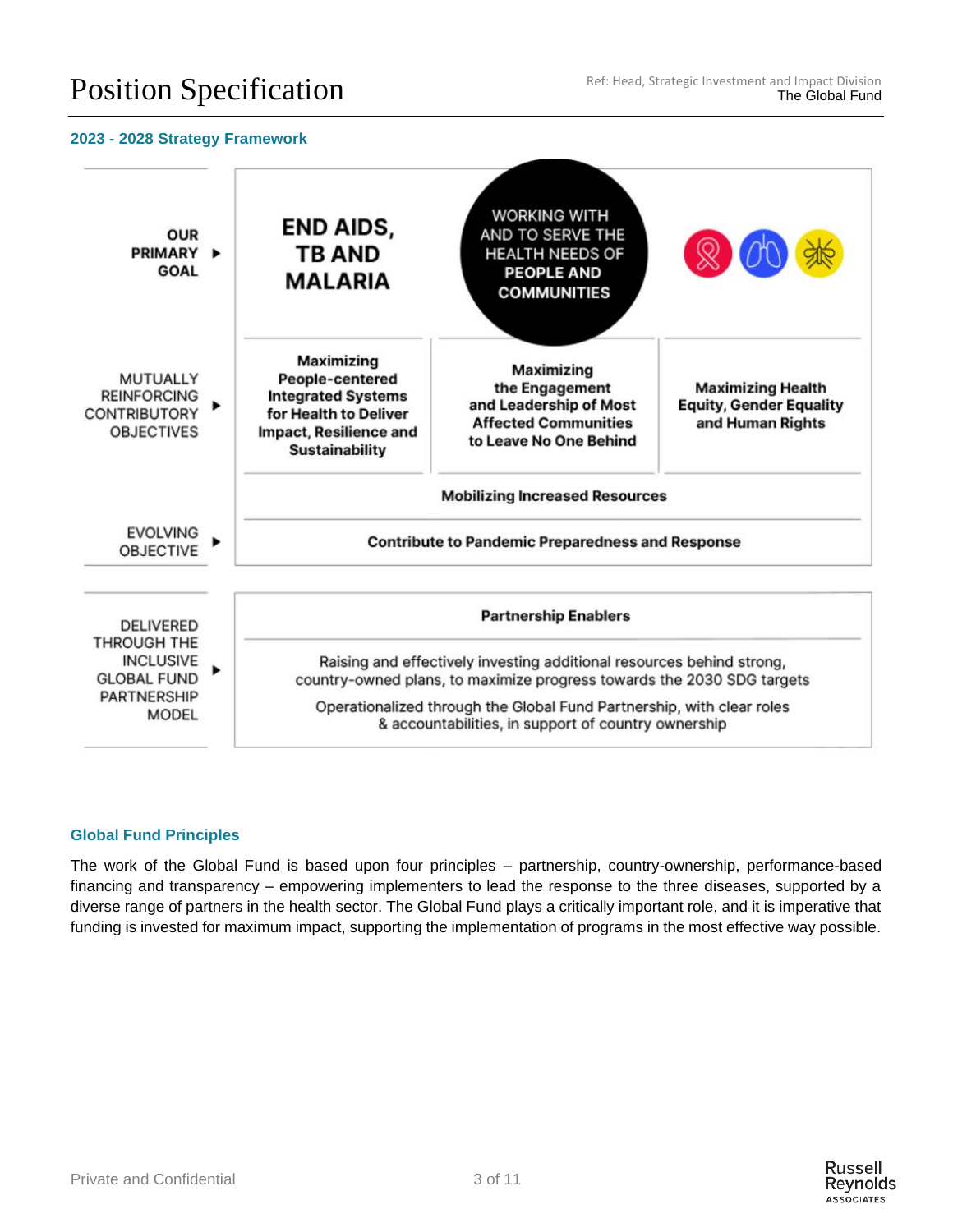## **The Role**

The Head of the Strategic Investment and Impact Division (SIID) is responsible for ensuring that Global Fund investments and funded interventions are informed and supported by state of the art available technical and strategic advice. The Division Head plays a critical role in maximizing the impact of Global Fund investments through direct grants and partnerships, in support of disease responses, policies and global health goals. In collaboration with the Executive Director and Management Executive Committee (MEC) members, the Division Head is pivotal in implementing the Global Fund Strategy and in leading key technical and implementation partnerships.

This is a highly operational role, and the successful candidate will lead the delivery of proactive, and high-quality strategic support across the secretariat and the partnership. A special focus lies on optimising the development of technical leadership, across a broadening and more complex institutional agenda, whilst focusing these strategies and insights on impactful investments and operations.

The Division Head will be a strategic thinker, problem solver and people leader that works collaboratively to solve challenges and deliver high-quality solutions. The head will have strong technical expertise in global health and experience delivering in a complex multi-stakeholder setting.

With over 200 employees, the SIID has experienced significant growth over the past years. The Global Fund has continued to invest in building and reinforcing specialist capabilities in HIV, TB, malaria, resilient and sustainable systems for health, community systems for health, health-related human rights, gender and inequities, health finance, COVID-19 and pandemic preparedness.

The role demands a highly integrative approach, as initiating and catalyzing cooperation and teamwork between different departments of the organization (such as the TRP and the grant management division) will be critical to success.

The SIID currently comprises five major departments:

- Technical Advice and Partnerships
- Community, Rights and Gender
- Health Finance
- Access to Funding
- Strategic Information

Technical Advice and Partnerships (TAP) is the largest of the five teams, with 94 people, and is sub-divided into five specialist units:

- HIV, TB & Malaria
- Resilient and Sustainable Systems for Health (RSSH)
- **E** COVID-19 / Pandemic Preparedness & Resilience
- Monitoring, Evaluation & Country Analysis
- **Example:** Strategic Initiatives Project Management Office

As part of an ongoing Secretariat-wide review of programmatic performance monitoring and reporting, the Executive Director is currently taking stock the configuration and organizational location of Strategic Information (SI) department and the Monitoring Evaluation & Country Analysis (MECA) team within Technical Advice and Partnerships (TAP) department, and the reporting line of the Strategic Initiatives Project Management Office (PMO). The result of this review outlined in an internal SIID Evolve memo is a transition period in which the reporting lines of the above-mentioned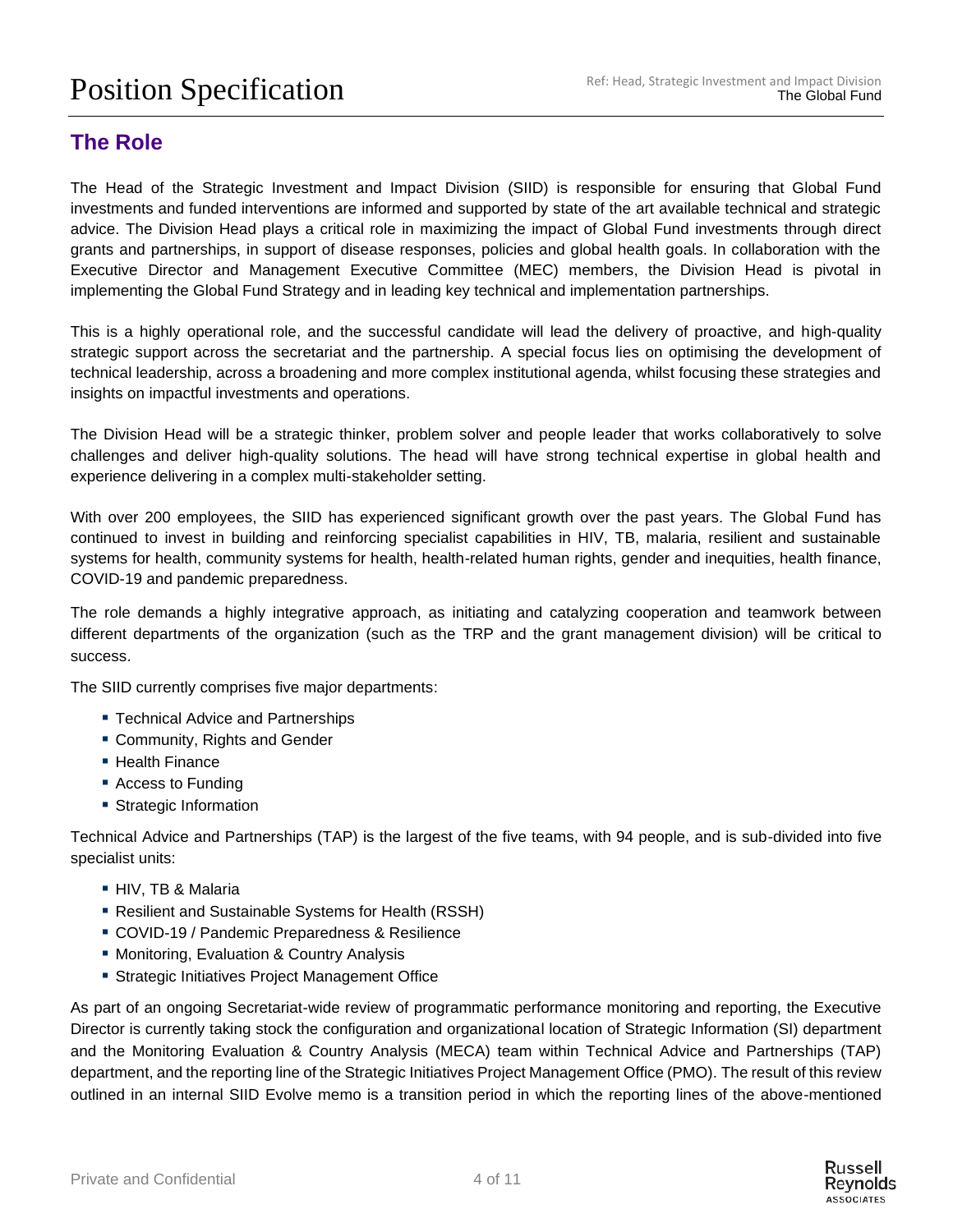teams will be changed. The new SIID Head will need to work closely with the Chief Risk Officer (CRO) and the Head of the Strategy and Policy Hub to oversee an effective transition.

#### **The Head of the SIID is primarily responsible for:**

- Ensuring the provision of best-in-class technical and implementation support to Global Fund Country Teams and implementing partners to maximize impact of Global Fund-supported programs.
- **Maximising the impact of the Global Fund's catalytic interventions, including [Catalytic Investments,](https://www.theglobalfund.org/en/funding-model/before-applying/catalytic-investments/) policy** interventions, and priority shaping.
- Building and sustaining highly effective partnerships with technical partners, and other development and implementation partners, including multilaterals, bilateral, and civil society.
- Working with the Grant Management Division at the Global Fund to ensure the effective initiation of grants, including allocation letters, funding requests, and liaison with the Technical Review Panel (TRP), the independent panel that reviews funding requests.
- Playing a leading role in the further development and implementation of the Global Fund Strategy by contributing technical insights and ensuring the effective engagement of partners.
- **Ensuring the efficient, optimal and effective management of the division's departments and facilitating** collaboration with other parts of the Secretariat.
- Representing the Global Fund in external fora.
- Contributing to the leadership of the organization and development of the Secretariat as a whole, as a member of the Management Executive Committee. Including on diversity, equity, and inclusion; supporting the "Future of Work" project; leading the performance management process for the division.

The Division Head will be a strategic thinker, problem solver, and people leader that works collaboratively to solve challenges and deliver high-quality solutions. The Head of SIID will have strong technical expertise in global health and experience delivering in a complex multi-stakeholder setting.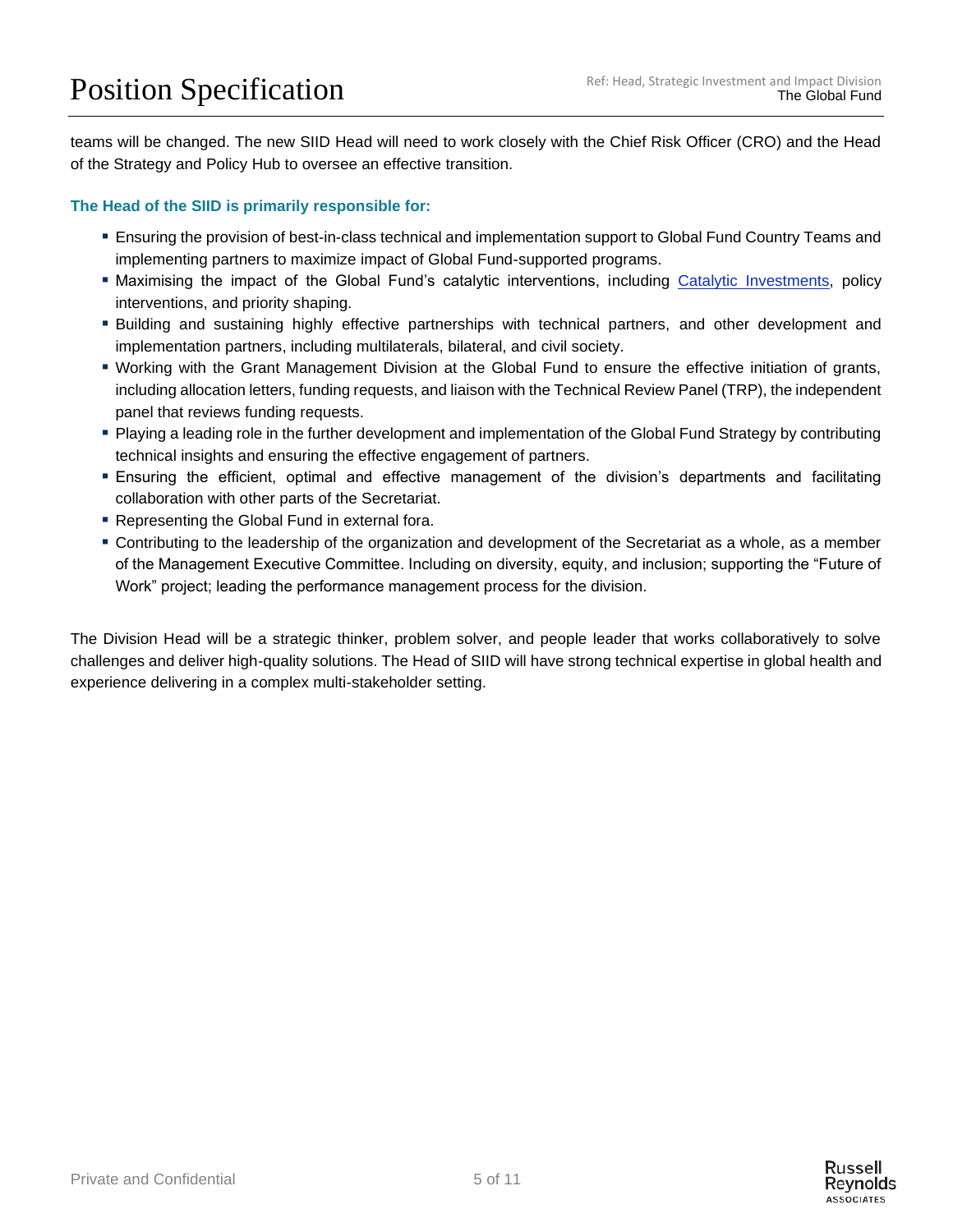## **Key Responsibilities**

- 1) **Ensuring the provision of best-in-class technical and implementation support** to Global Fund Country Teams and implementing partners to maximize impact of Global Fund-supported programs. Ensure that technical teams are:
- Providing comprehensive and robust technical support across the grant life cycle on the three diseases, resilient and sustainable systems for health, health financing, community rights and gender, COVID-19 and pandemic preparedness to about 150 Global Fund Country Teams, with a strong client-orientation, responsiveness to dynamic needs, and a targeted focus on outcomes at the country level.
- **Example 2** Aligned across key interdependent topics, delivering on synergies, and making the right trade-offs decisions where needed.
- Delivering on the objective of providing country support that builds effective, resilient, and sustainable health systems at a country level that will outlast Global Fund support.
- Providing tailored and differentiated yet consistently high-quality services that combine best-in-class strategies and innovations with an understanding and appreciation of in-country operational realities.
- 2) **Building and sustaining highly effective partnerships** with technical partners, and other development and implementation partners, including multilaterals, bilaterals, and civil society. The Division Head should ensure:
- Technical advice teams are proactively engaged with Global Fund partners to avoid duplication and promote complementarity in technical support, working collaboratively to reach outcome targets by 2030.
- Health Finance established the right strategic partnerships to achieve domestic financing targets in partnership with governments, NGOs, and other external partners.
- Access to Funding is supporting the input and managing the engagement of partners to ensure an inclusive and robust technical review of funding requests and effective incorporation of partner input through documentation and reporting.
- 3) **Maximising the impact of the Global Fund's catalytic interventions**, such as Catalytic Investments (funds additional to grants), policy interventions, and priority shaping and working with the Grant Management Division to ensure the effective initiation of grants. The Division Head should ensure:
- Access to Funding is supporting a rapid and robust funding process, from the eligibility list and allocation letters to the review of funding requests (as Technical Review Panel Secretariat) and recommendation of grants and portfolio optimization investments (as Grant Approval Committee Secretariat) in line with the Global Fund's technical, legal, financial and risk guidelines, policies, and frameworks, including overseeing submissions and reviews of numerous grants (over 250 grants approved by the Board in 2021).
- **The Strategic Initiatives Program Management Office (SI PMO) can systematically oversee and ensure effective** delivery of strategic initiatives worth over US\$300 million, in partnership with grant management-and other domains of expertise teams within the division and beyond.
- 4) **Playing a leading role in the implementation of the Global Fund Strategy** through technical insights, effective engagement of partners, and representing the Global Fund in external fora. The Division Head should ensure: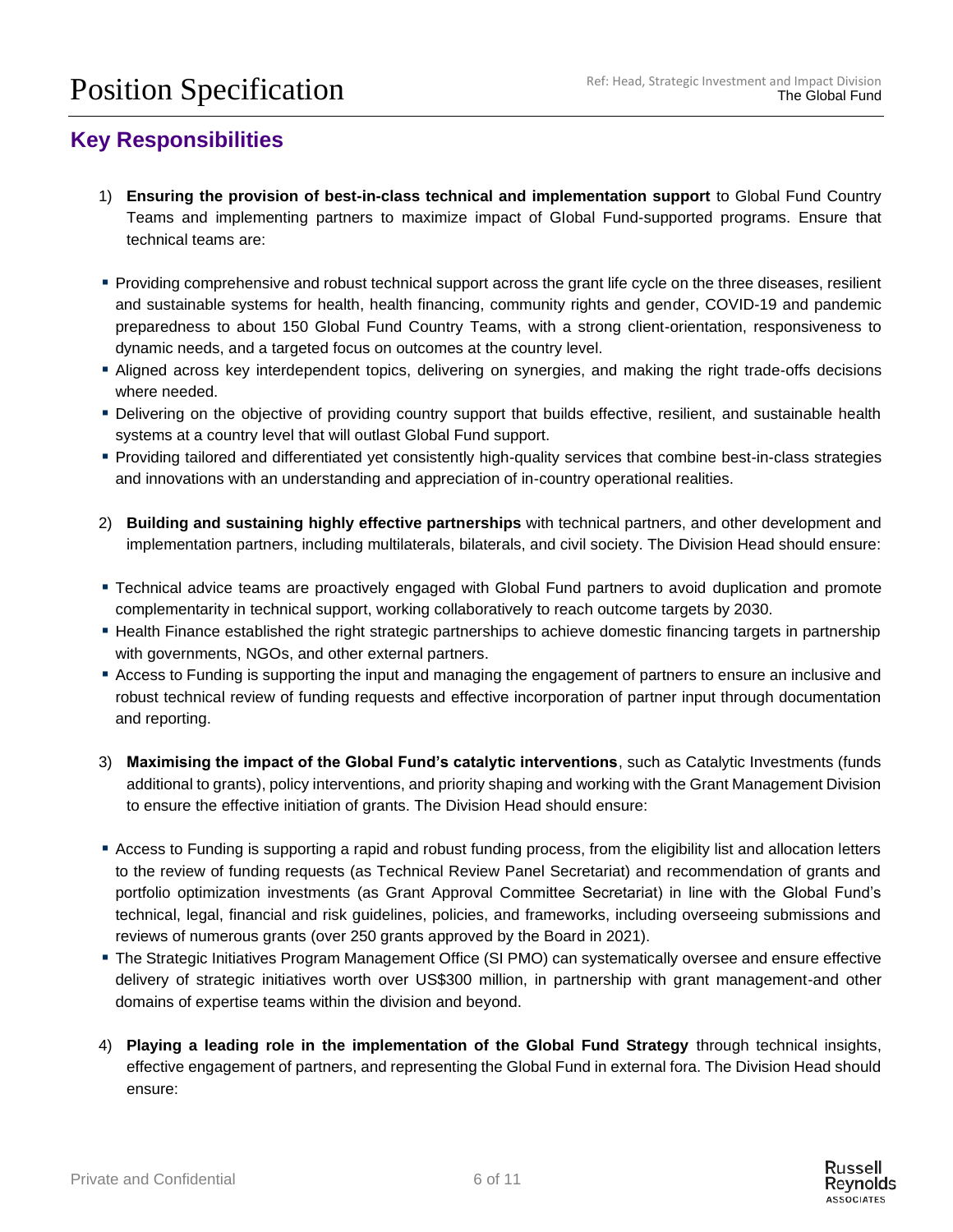# Position Specification Ref: Head, Strategic Investment and Impact Division<br>The Global Fund

- The division's teams can provide guidance on all elements of the Global Fund Strategy including but not limited to the Global Fund Strategy process led by the Strategy and Policy Hub (SPH).
- Management Executive Committee members have the correct, most relevant, and insightful technical inputs and insights from the division teams to ensure organizational policies and decision-making are aligned with the Global Fund Strategy.
- Support is provided to programmatic monitoring teams within and beyond the Division to enable monitoring to both serve and leverage the input of technical teams, particularly in light of the creation of the Programmatic Monitoring Department effective 1 October 2022.
- 5) **Ensuring the efficient, optimal and effective management of all departments in the division and facilitating collaboration with other parts of the Secretariat**. The Division Head should ensure:
- **I** All division departments work collaboratively and ensure maximum value creation.
- **EXECT Service level agreements are developed with the primary users of services across the fund and these Service** Level Agreements are implemented to ensure and manage effective team performance.
- Investing in activities and initiatives that promote an agile, accountable, efficient, and psychologically safe working culture within the division to enable continuous improvement.

## **Key Metrics**

Performance will be measured in line with the specific responsibilities described above, across the four key responsibilities outlined:

- 1) Technical support for countries
- 2) External partnerships and advocacy
- 3) Process management and analytical support to other teams and
- 4) Management of all the division departments

In addition to showing and building the three key leadership experience capabilities sought: leadership acumen, technical expertise and networks, and reputation.

Further responsibilities may be added to reflect the priorities to achieve the Global Fund strategy and mission.

Priorities and performance assessments for any given year will be tailored to reflect the phase of the grant/replenishment cycle. Three sources of information will be critical to inform the performance evaluation:

- 1) Relevant Global Fund key performance indicators (KPIs), as agreed with the Board, plus performance and accountability (P&A) metrics specific to the Secretariat's health financing processes and initiatives.
- 2) Feedback from partners within the Global Fund Secretariat, particularly from Country Teams (e.g., satisfaction survey).
- 3) Feedback from key partners, including partners in the Sustainable Finance Accelerator, bilateral partners, domestic governments, and other stakeholders.

Other sources of information can be used, at the discretion of the Executive Director.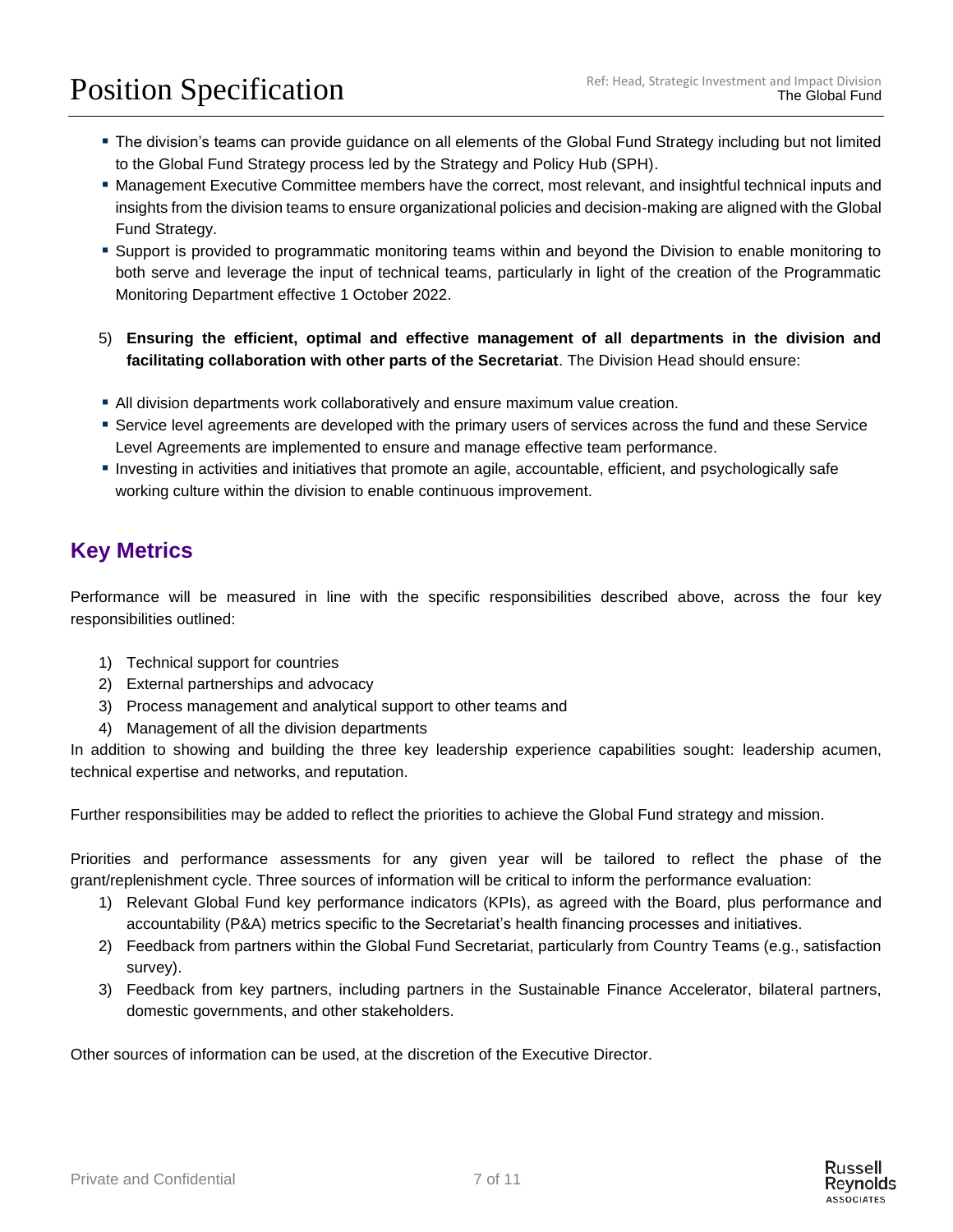#### **Key Internal Relationships**

Executive Director, Head of Grant-Management Division, Chief Risk Officer, Chief Financial Officer, Director of External Relations and Communications, Head of Strategy and Policy Hub.

#### **Key External Relationships**

World Health Organization, Joint United Nations Programme on HIV/AIDS (UNAIDS), World Bank, STOP TB and Roll Back Malaria Partnership, International Union against Tuberculosis and Lung Disease, UN Children's Fund (UNICEF), UN Development Programme, Gavi, bilateral partners, academic institutions, professional associations, and donors.

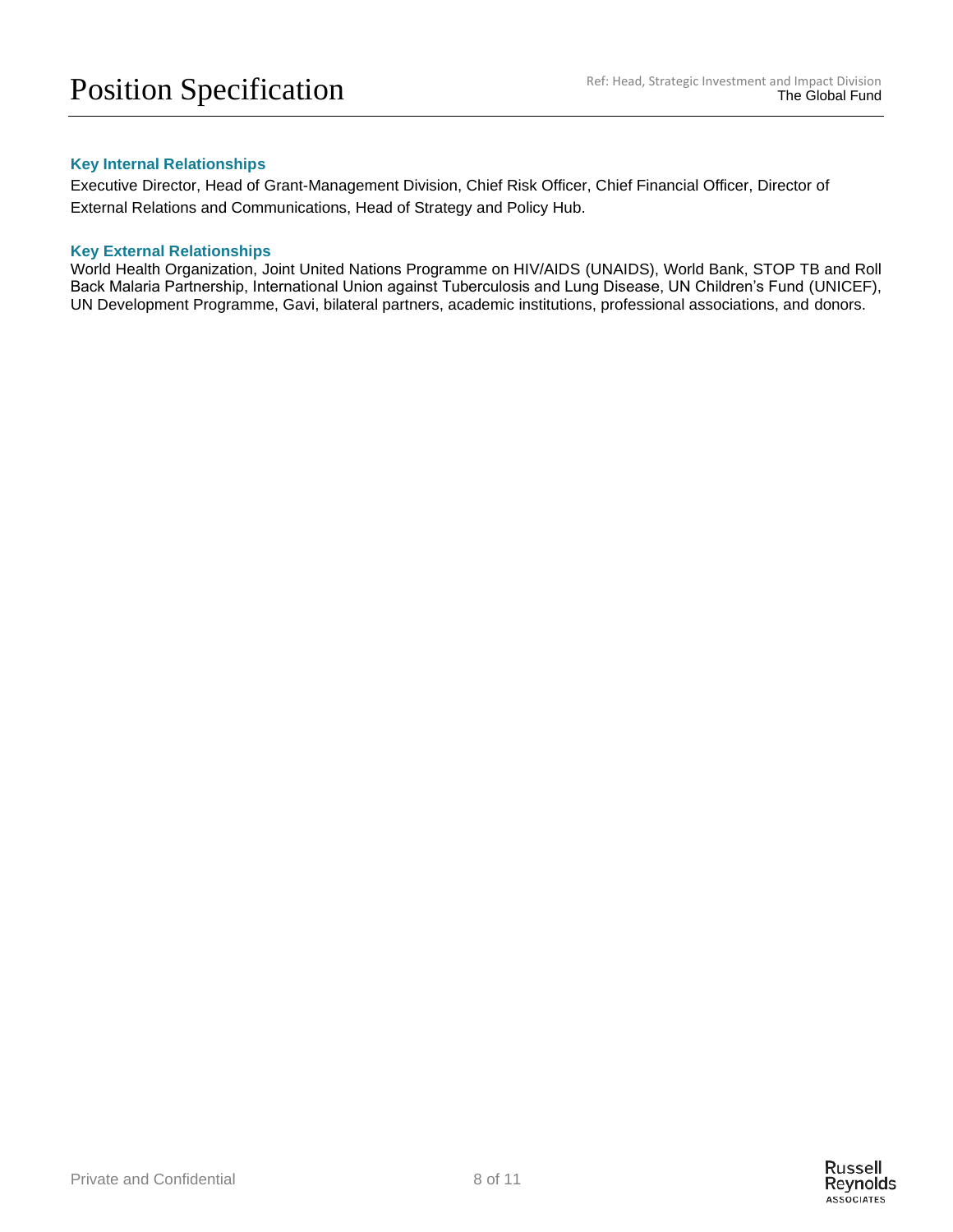## **Candidate Profile**

The Head of the SIID will be internationally recognised and renowned in their field, and a leader of unimpeachable integrity. They will bring a demonstrable commitment to the mission, values and ethics of the Global Fund.

#### **Qualifications**

#### **Essential:**

▪ Advanced university degree in public health, epidemiology, statistics, organizational management, economics, development, sociology or another relevant field, supplemented by additional certification and/or accreditation in Health Economics, Management or Public Health (e.g., MPH, MBA).

#### **Desirable**:

▪ Doctoral degree in the above-mentioned fields with additional technical or academic accreditation in Health Economics, Management or Public Health (e.g., MPH, MBA)

#### **Key Experience, Knowledge, and Technical Skills**

#### **Essential:**

Exceptional leadership acumen

- A track record of **leading large, high-performing teams** with deep and diverse technical backgrounds; experience creating and leading large, complex collaborative networks of diverse professionals; experience creating and leading innovative programs and initiatives, with a specific focus on ensuring accountability and impact-orientated prioritization of competing issues.
- Successful experience in developing and executing a team or **organizational transformation** to boost performance.

#### Robust technical experience

- **Extensive public health or international development expertise** acquired through working with implementing countries, government, and international partners, (i.e., senior development organization leaders, ministries of finance, and/or ministries of health).
- **High-level experience in technical aspects of core diseases** including HIV, TB, and malaria and health systems, and broad knowledge of other key technical issues pertaining to Global Fund grants e.g., health financing, portfolio management, supply operations, pandemic preparedness and knowledge of Global Fund operations and processes.

Strong international development networks and reputation

- Experience **understanding and managing relationships with key partners** of the Global Fund, including the World Bank, WHO, regional development banks, Gavi, and other relevant partners in the Global Health ecosystem.
- A **thought leader in the global arena** who can connect with the pharmaceutical sectors, academic institutions, multilaterals, NGOs, and governments.

#### **Desirable:**

- Over 15 years of experience at implementing country and international level in public health or strategy with incountry experience.
- Experience managing large and complex teams with the mandate to effectively provide support to other equally complex teams.
- Demonstrated in-depth knowledge of the Global Fund and its partnership model, governance, policies and processes.
- A well-recognized publications record demonstrating the ability to articulate a clear strategic vision.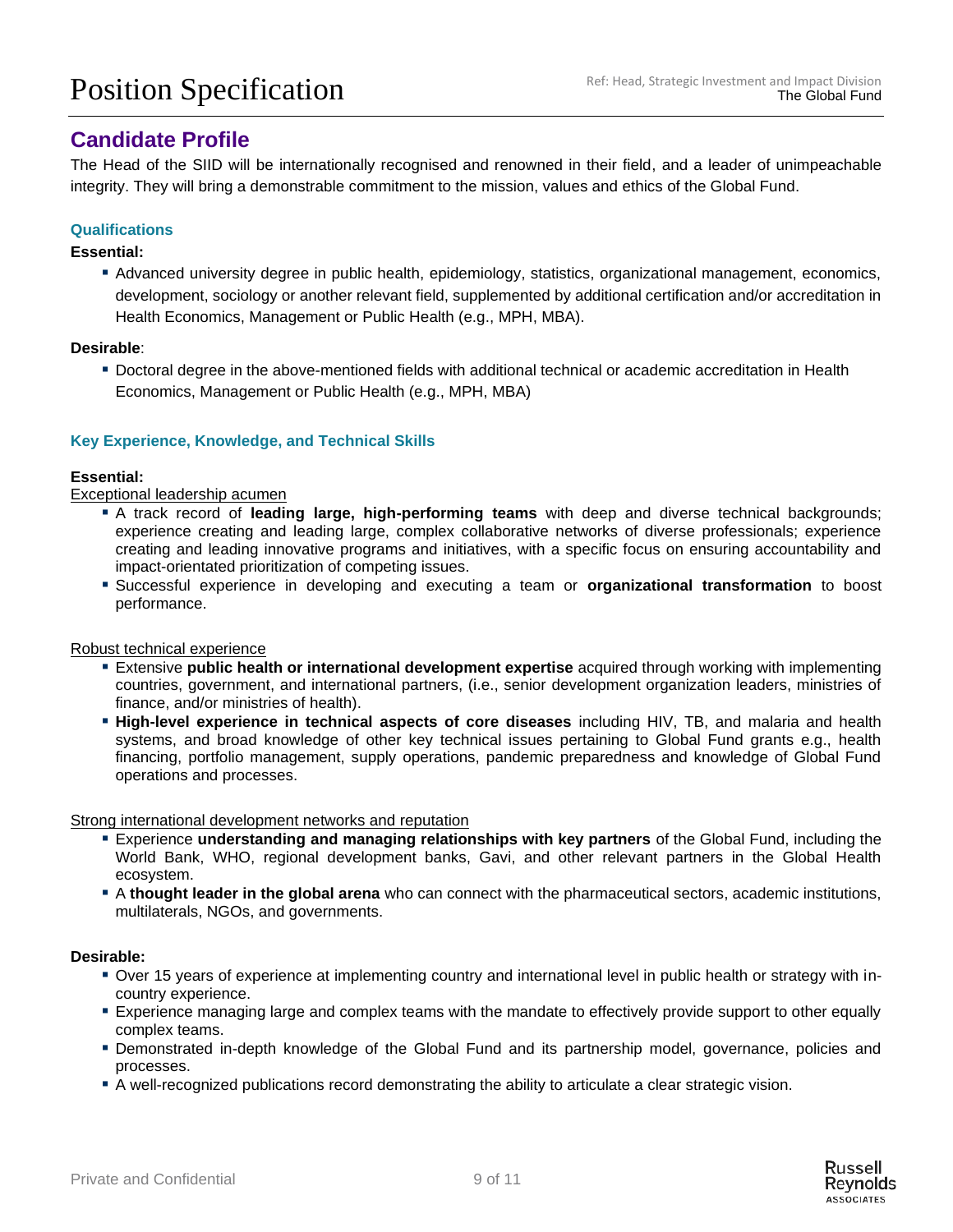**Example 1** Strong negotiation and people management skills with experience in policies, leading policy negotiation discussions on both political and highly technical topics, ideally at an international level.

## **Leadership Competencies**

#### **Setting Strategy**

- Has superior abilities in the formulation and development of strategy and policy at the senior leadership level;
- Brings an excellent understanding of strategic investment, public health or development policy contexts, allied to a knowledge of application of these policies on the ground;
- **Possesses outstanding visionary, conceptual and strategic thinking skills;**
- **.** Has the ability to drive innovation, focused on deliverable outcomes.

#### **Executing for Results**

- Brings very strong managerial skills with a proven track record in a complex organizational context;
- Has a sound decision making capacity to ensure maximum benefit while minimizing risk for the organisation;
- **Possesses outstanding skills in results-based performance management techniques and practices in his own** leadership;
- **Has designed and applied performance-based management and management-for-results systems, with a focus** of measuring long-term impact of complex interventions;
- **E** Is able to work effectively at all levels of complexity;
- **E** Is excellent at keeping momentum moving forward when setbacks occur, and is creative in overcoming challenges.

#### **Leading Teams**

- **EXT** Has the ability to lead and collaborate in a complex, multi-disciplinary and diverse environment with staff from different cultural backgrounds;
- **Motivates his teams to deliver superior results;**
- **Shows and creates inspired commitment, encourages active involvement and contribution of ideas;**
- Identifies and nurtures talent, encourages diversity and fosters team building.

#### **Building Relationships and Using Influence**

- **Has excellent networking, collaboration and team-work skills at the senior management level;**
- Possesses excellent interpersonal and influencing skills, with the ability to promote / gain acceptance, at all levels, for Global Fund strategies and policies;
- Builds exceptional professional credibility with diverse stakeholders from technical and non-technical backgrounds;
- Has political sensitivity, communication and external representational skills with the ability to relate and work effectively and strategically with partners at all levels;
- **EXTER:** Has excellent written and verbal communication skills;
- Brings commitment to implementing the core principles of the Global Fund as articulated in the framework documents and relevant agreements.